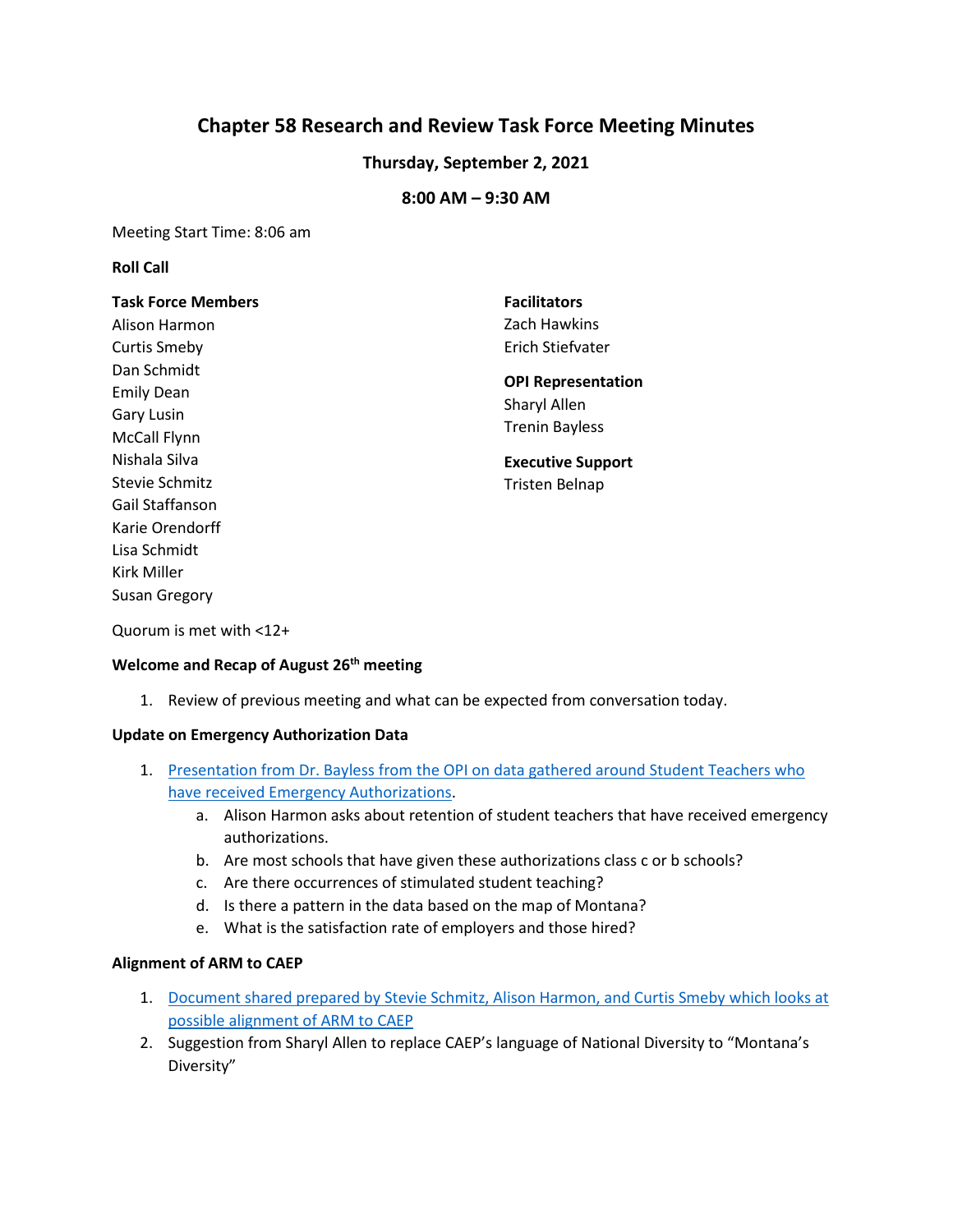3. Stevie Schmitz is working on a similar document that will be presented to the TF next week on the 600, 700, and PEPS standards.

### **10.58.312 (b) teacher placement language update**

- 1. [Emily Dean and Alison Harmon present their discussion of suggested language for 10.58.312 \(b\)](https://drive.google.com/file/d/162Rsy5K-XWdSoqwMKKBh89xFYi1tLDHu/view?usp=sharing)  [and 10.58.606 \(b\)](https://drive.google.com/file/d/162Rsy5K-XWdSoqwMKKBh89xFYi1tLDHu/view?usp=sharing)
- 2. Language is suggested to add language "To the extent possible, providers and school partners co-construct opportunities for students to student teaching the district and school of their choice, including through recruitment and retention programs adopted by school districts, in accordance with statewide agreements."
- 3. Question from Curtis Smeby about creating protocol to acknowledge the difficulty EPPs experience and putting the student first.
	- a. Alison Harmon suggests possibly adding language to the end "….statewide agreements among providers"
- 4. Discussion about having EPPs possibly imposing on districts that are at capacity with student teachers.
- 5. Sharyl asks if there is there Data that supports the need for these changes?
- 6. Nishala Silva asks how "to the extent possible" can be measured?
- 7. Opportunity for the public to make comments on these changes
	- a. Ann Ewbank expresses support to these changes
	- b. Diane Fladmo expresses support to these changes
- 8. TF VOTE on the addition of language in 10.58.312 (b) and 10.58.606 (b) "To the extent possible, providers and school partners co-construct opportunities for students to student teaching the district and school of their choice, including through recruitment and retention programs adopted by school districts, in accordance with statewide agreements among providers."
	- a. Alison yes
	- b. Emily yes
	- c. Gary Yes
	- d. Curtis Yes
	- e. Stevie Yes
	- Yes: 12

Obtained: 1 Vote Passes

#### **Review Survey Results**

- 1. Review of the subchapter 3 survey. Gail Staffanson shared her document with the group.
- 2. Zach Shares document [with TF with a list of endorsements to consider recommendations to](https://docs.google.com/document/d/1H5DRvlEzIJgq9tZshdxDy54ckjVluyWL/edit?usp=sharing&ouid=103980653118195900680&rtpof=true&sd=true)  [align ARM](https://docs.google.com/document/d/1H5DRvlEzIJgq9tZshdxDy54ckjVluyWL/edit?usp=sharing&ouid=103980653118195900680&rtpof=true&sd=true)
	- a. Group can work over the course of the week to identify experts to look over the standards
	- b. Susan Gregory volunteers to investigate Special education and that CEC should be included
	- c. Karie Orendorff Volunteers to investigate Health and Physical education
	- d. Dan Schmidt volunteers to investigate Music
- k. Karie Yes
- l. Dan –
- m. Kirk Yes
- g. McCall Yes h. Gail yes
- i. Nishala Yes

f. Susan Yes

- j. Lisa Yes
- 
- 
- -
-